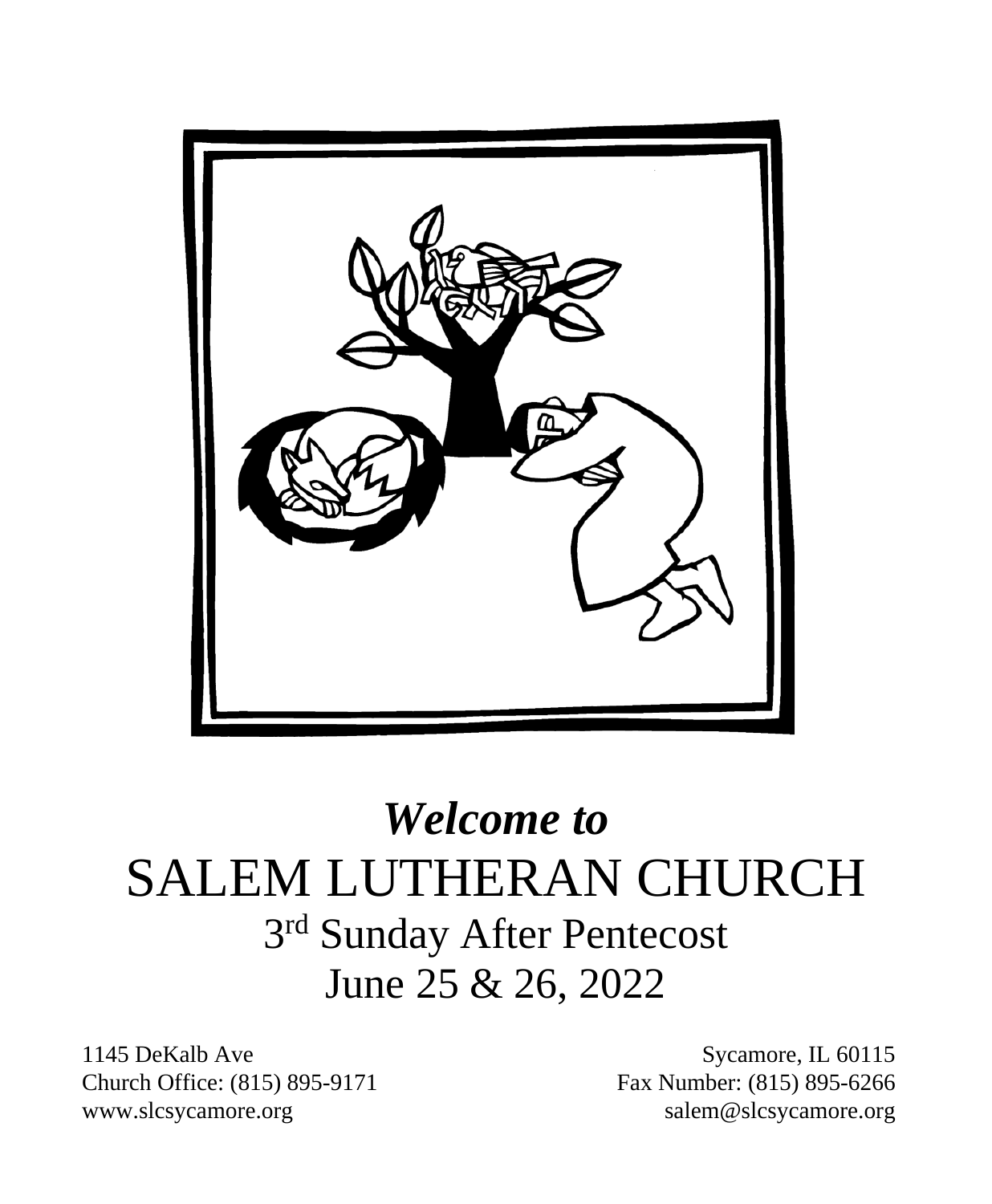# **SALEM LUTHERAN CHURCH**

*"Living Christ's Love"*

3 rd Sunday After Pentecost June 25 & 26, 2022 Holy Communion Saturday 5:00pm/Sunday 9:30am

# **GATHERING AS GOD'S PEOPLE**

#### **PRELUDE**

#### **WELCOME/ANNOUNCEMENTS**

*Please stand as you are able …*

#### **CONFESSION AND FORGIVENESS**

- P: Blessed be the holy  $Trinity.$   $\pm$  one God, whose steadfast love endures forever.
- **C: Amen.**
- P: Let us confess our sin in the presence of God and of one another. Merciful God,
- **C: we confess that we have not followed your path but have chosen our own way. Instead of putting others before ourselves, we long to take the best seats at the table. When met by those in need, we have too often passed by on the other side. Set us again on the path of life. Save us from ourselves and free us to love our neighbors.**
- **Amen.** P: Hear the good news! God does not deal with us according to our sins but delights in granting pardon and mercy. In the name of  $\pm$  Jesus Christ, your sins are forgiven. You are free to love as God loves.
	- **C: Amen.**

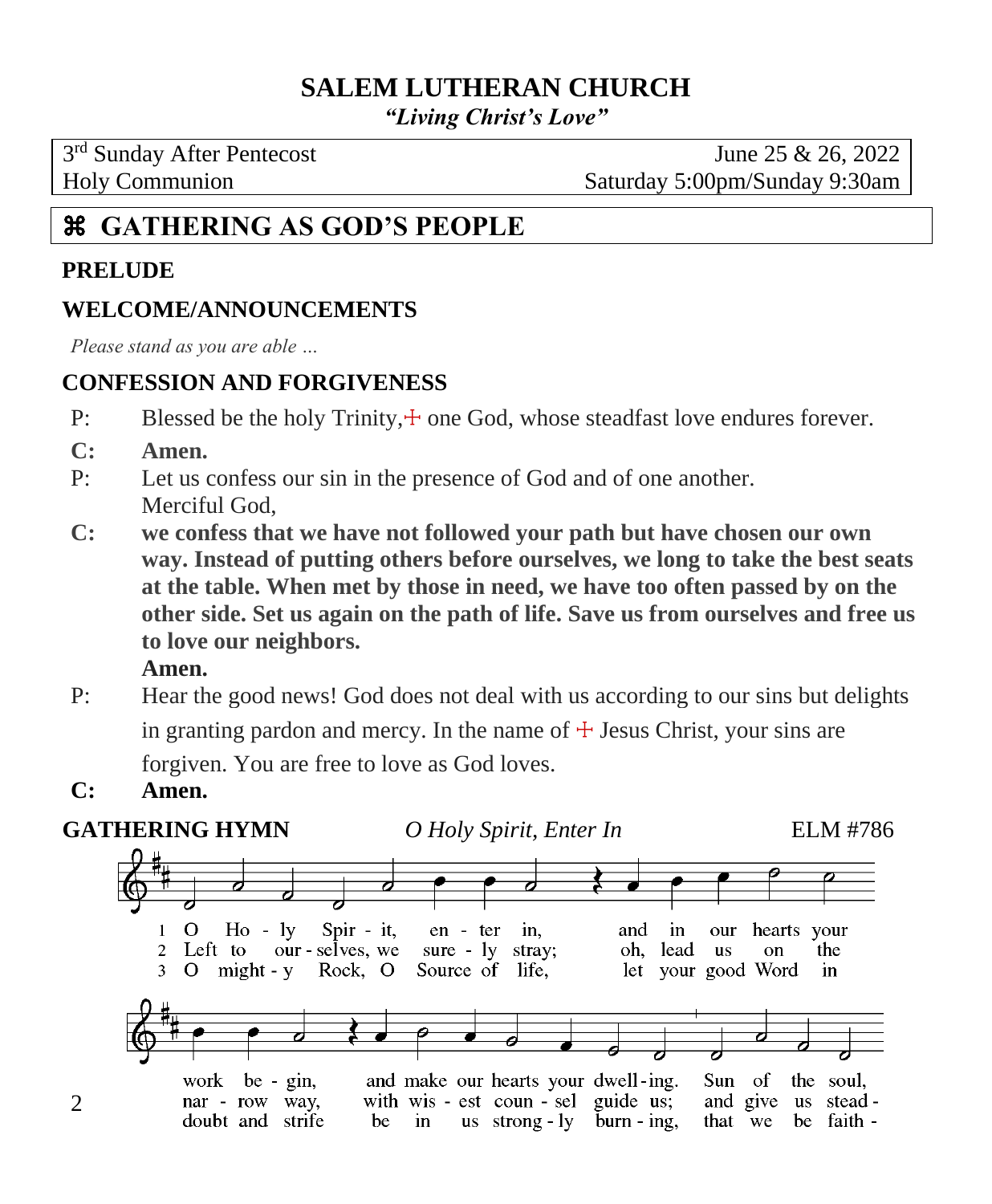

# **APOSTOLIC GREETING**

- P: The grace of our Lord Jesus Christ, the love of God, and the communion of the Holy Spirit be with you all.
- **C: And also with you.**

### **PRAYER OF THE DAY**

- P: Sovereign God, ruler of all hearts, you call us to obey you, and you favor us with true freedom. Keep us faithful to the ways of your Son, that, leaving behind all that hinders us, we may steadfastly follow your paths, through Jesus Christ, our Savior and Lord.
- **C: Amen.**

*Please be seated …*

# **RECEIVING GOD'S WORD**

#### **FIRST READING 1 Kings 19:15-16, 19-21**

A: A reading from 1 Kings…

<sup>15</sup>Then the LORD said to [Elijah,] "Go, return on your way to the wilderness of Damascus; when you arrive, you shall anoint Hazael as king over Aram. <sup>16</sup>Also you shall anoint Jehu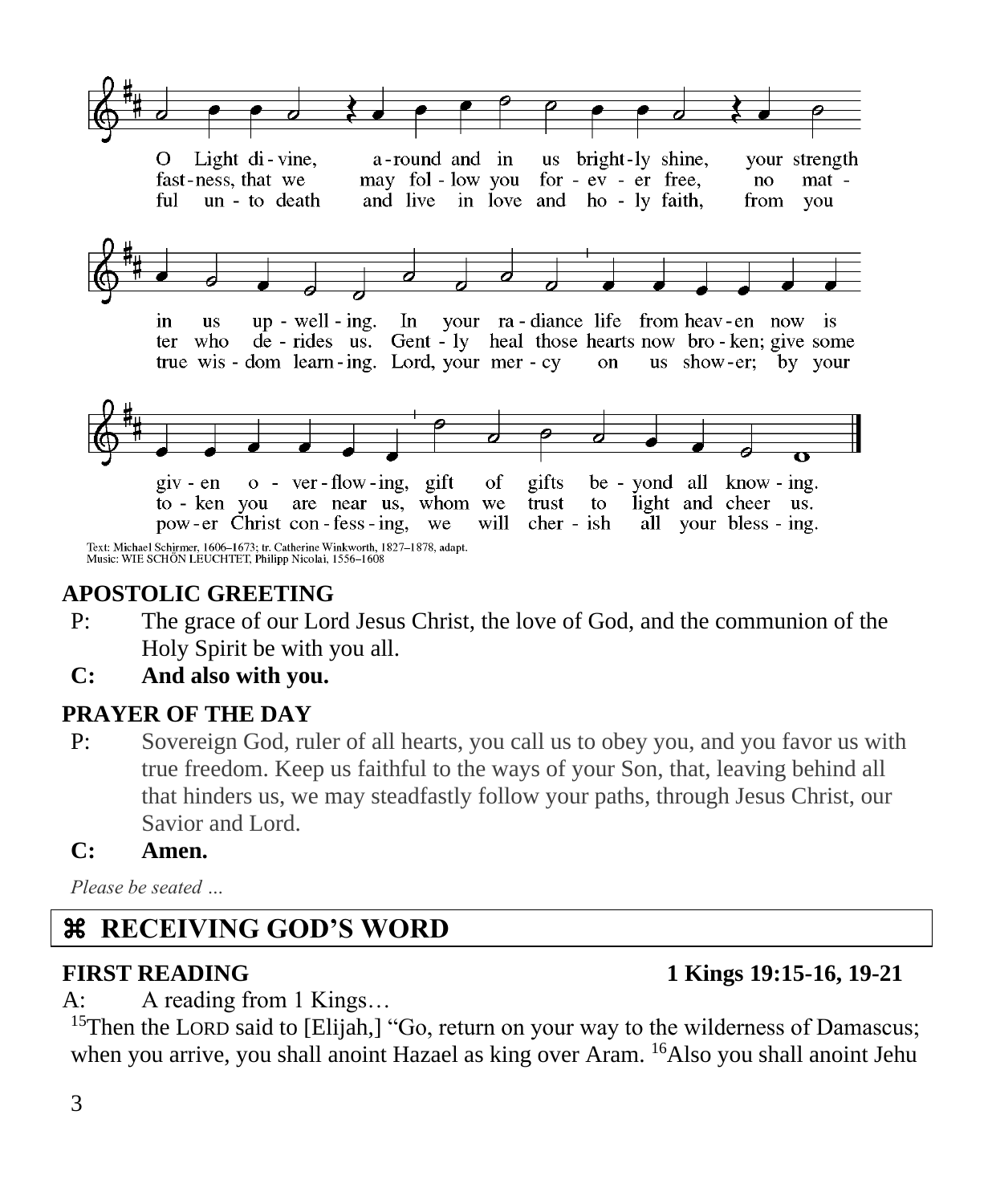son of Nimshi as king over Israel; and you shall anoint Elisha son of Shaphat of Abelmeholah as prophet in your place.

 $19$ So he set out from there, and found Elisha son of Shaphat, who was plowing. There were twelve yoke of oxen ahead of him, and he was with the twelfth. Elijah passed by him and threw his mantle over him. <sup>20</sup>He left the oxen, ran after Elijah, and said, "Let me kiss my father and my mother, and then I will follow you." Then Elijah said to him, "Go back again; for what have I done to you?" <sup>21</sup>He returned from following him, took the yoke of oxen, and slaughtered them; using the equipment from the oxen, he boiled their flesh, and gave it to the people, and they ate. Then he set out and followed Elijah, and became his servant.

- A: The word of the Lord.
- **C: Thanks be to God.**

A: Please join me in the praying the Psalm responsively...

**<sup>1</sup>Protect me, O God, for I take refuge in you;**

 **I have said to the LORD, "You are my Lord, my good above all other."**

**<sup>2</sup>All my delight is in the godly that are in the land,**

 **upon those who are noble among the people.**

- **<sup>3</sup>But those who run after other gods shall have their troubles multiplied.**
- **4 I will not pour out drink offerings to such gods, never take their names upon my lips.**
- **<sup>5</sup>O LORD, you are my portion and my cup; it is you who uphold my lot.**
- **<sup>6</sup>My boundaries enclose a pleasant land; indeed, I have a rich inheritance.**
- **7 I will bless the LORD who gives me counsel; my heart teaches me night after night.**
- **8 I have set the LORD always before me;**

 **because God is at my right hand, I shall not be shaken.**

- **<sup>9</sup>My heart, therefore, is glad, and my spirit rejoices;**
- **my body also shall rest in hope.**
- **<sup>10</sup>For you will not abandon me to the grave, nor let your holy one see the pit.**
- **<sup>11</sup>You will show me the path of life; in your presence there is fullness of joy, and in your right hand are pleasures forevermore.**
- 4

**PSALM** Psalm 16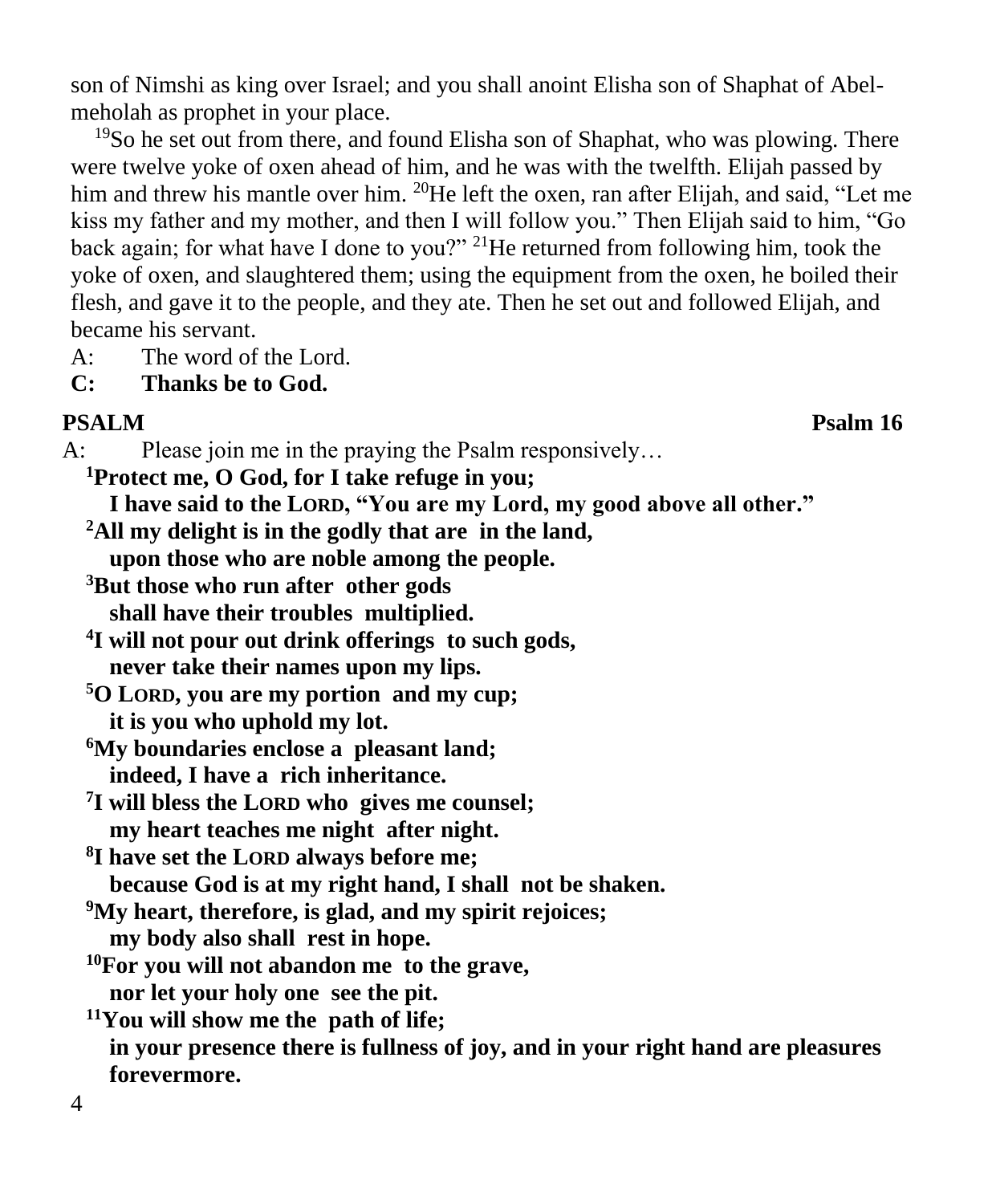#### **SECOND READING Galatians 5:1, 13-25**

A: A reading from Galatians…

<sup>1</sup>For freedom Christ has set us free. Stand firm, therefore, and do not submit again to a yoke of slavery.

 $13$ For you were called to freedom, brothers and sisters; only do not use your freedom as an opportunity for self-indulgence, but through love become slaves to one another. <sup>14</sup>For the whole law is summed up in a single commandment, "You shall love your neighbor as yourself." <sup>15</sup>If, however, you bite and devour one another, take care that you are not consumed by one another.

<sup>16</sup>Live by the Spirit, I say, and do not gratify the desires of the flesh. <sup>17</sup>For what the flesh desires is opposed to the Spirit, and what the Spirit desires is opposed to the flesh; for these are opposed to each other, to prevent you from doing what you want.  $^{18}$ But if you are led by the Spirit, you are not subject to the law. <sup>19</sup>Now the works of the flesh are obvious: fornication, impurity, licentiousness, <sup>20</sup>idolatry, sorcery, enmities, strife, jealousy, anger, quarrels, dissensions, factions, <sup>21</sup>envy, drunkenness, carousing, and things like these. I am warning you, as I warned you before: those who do such things will not inherit the kingdom of God.

 $^{22}$ By contrast, the fruit of the Spirit is love, joy, peace, patience, kindness, generosity, faithfulness,  $^{23}$ gentleness, and self-control. There is no law against such things.  $^{24}$ And those who belong to Christ Jesus have crucified the flesh with its passions and desires. <sup>25</sup>If we live by the Spirit, let us also be guided by the Spirit.

A: The word of the Lord.

#### **C: Thanks be to God.**

*Please stand as you are able …*

#### **GOSPEL ACCLAMATION**



- P: The Holy Gospel according to St. Luke, the 9th chapter…
- **C: Glory to you, O Lord.**
- 5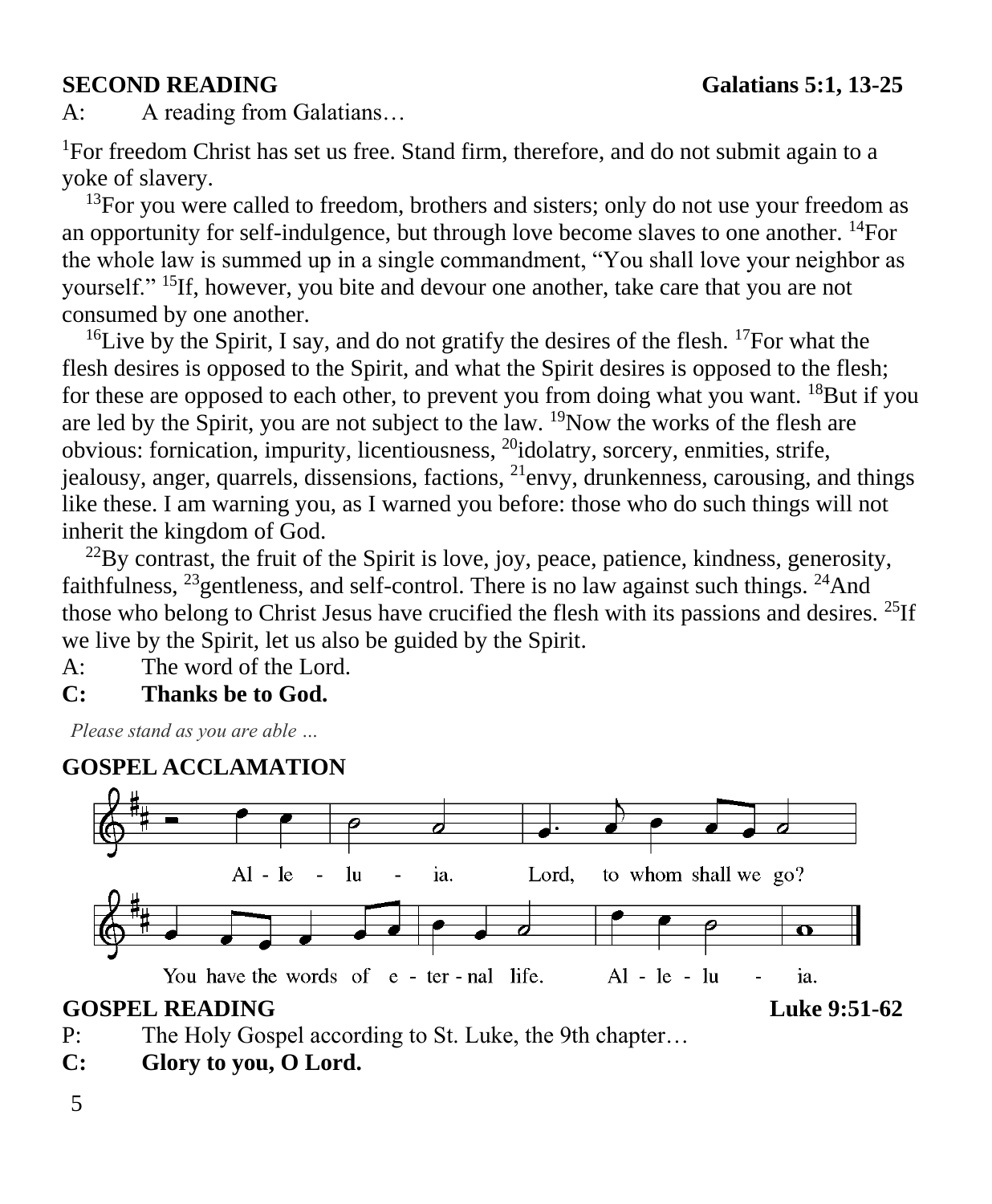$51$ When the days drew near for [Jesus] to be taken up, he set his face to go to Jerusalem. <sup>52</sup>And he sent messengers ahead of him. On their way they entered a village of the Samaritans to make ready for him;  $53$  but they did not receive him, because his face was set toward Jerusalem. <sup>54</sup>When his disciples James and John saw it, they said, "Lord, do you want us to command fire to come down from heaven and consume them?" <sup>55</sup>But he turned and rebuked them. <sup>56</sup>Then they went on to another village.

<sup>57</sup>As they were going along the road, someone said to him, "I will follow you wherever you go." <sup>58</sup>And Jesus said to him, "Foxes have holes, and birds of the air have nests; but the Son of Man has nowhere to lay his head." <sup>59</sup>To another he said, "Follow me." But he said, "Lord, first let me go and bury my father." <sup>60</sup>But Jesus said to him, "Let the dead bury their own dead; but as for you, go and proclaim the kingdom of God." <sup>61</sup>Another said, "I will follow you, Lord; but let me first say farewell to those at my home." <sup>62</sup> Jesus said to him, "No one who puts a hand to the plow and looks back is fit for the kingdom of God."

#### **C: Praise to you, O Christ.**

*Please be seated …*

#### **CHILDREN'S MESSAGE**

**SERMON Rev. Mack Patrick, Saturday; Rev. John Seraphine, Sunday** 

## $\textcircled{R}$  **RESPONDING TO GOD'S WORD**



6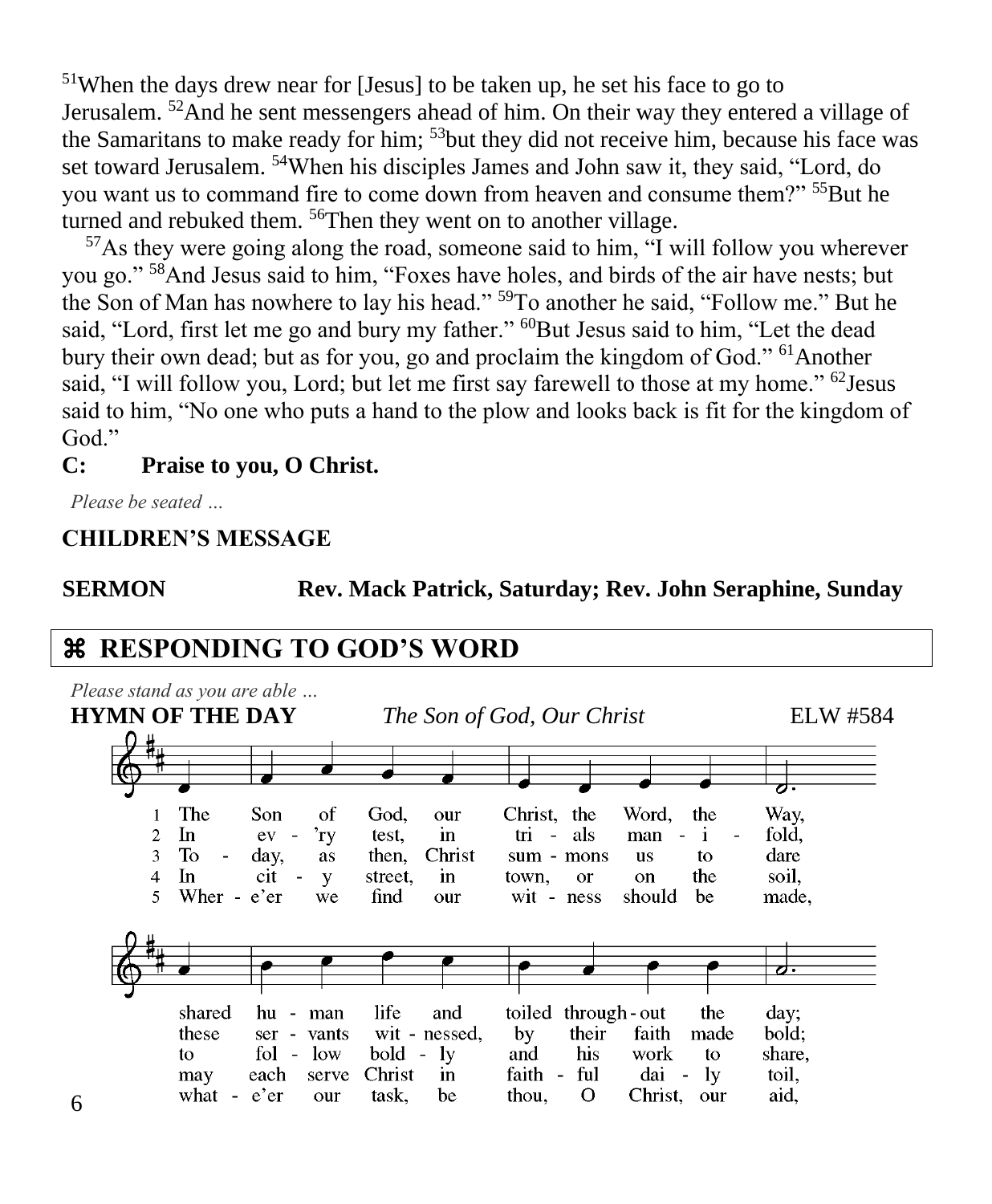

Text: Edward M. Blumenfeld, b. 1927, alt.

Music: SURSUM CORDA, Alfred M. Smith, 1879-1971

Text © 1957, ren. 1985 The Hymn Society, admin. Hope Publishing Company, Carol Stream, IL 60188. All rights reserved. Used by permission.<br>Music © 1941 Historic Church of the Ascension, Atlantic City, NJ, admin. Augsburg Fo

#### **APOSTLES' CREED**

- A: Let us profess our faith in the words of the Apostles' Creed
- **C: I believe in God, the Father almighty,**

**creator of heaven and earth.**

**I believe in Jesus Christ, God's only Son, our Lord,**

**who was conceived by the Holy Spirit,**

**born of the virgin Mary,**

**suffered under Pontius Pilate,**

**was crucified, died, and was buried;**

**he descended to the dead.**

**On the third day he rose again;**

**he ascended into heaven,**

**he is seated at the right hand of the Father,**

**and he will come to judge the living and the dead.**

**I believe in the Holy Spirit,**

**the holy catholic church,**

**the communion of saints,**

**the forgiveness of sins,**

**the resurrection of the body,**

**and the life everlasting. Amen.**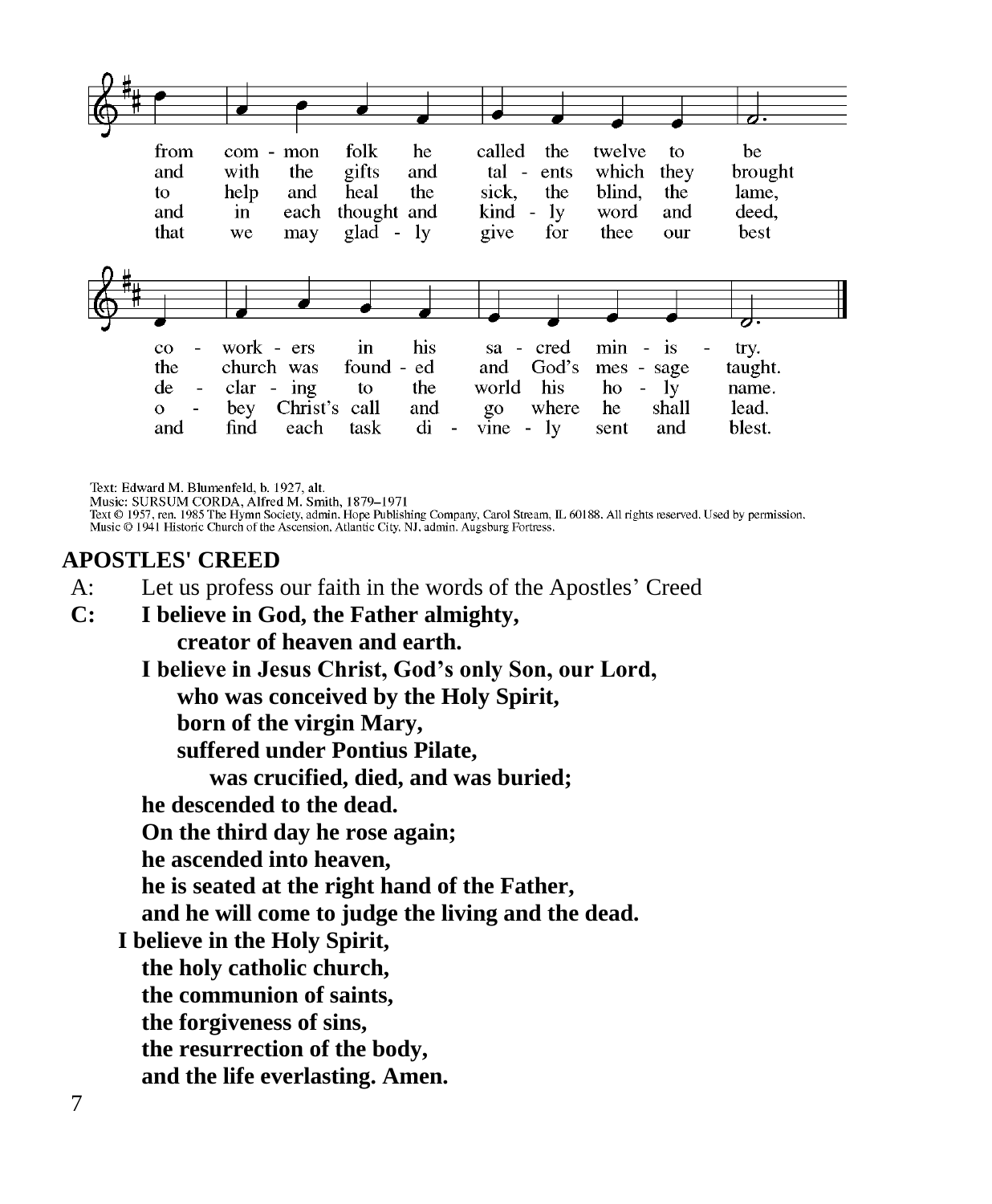#### **PRAYERS OF INTERCESSION**

*After each petition*

- A: God, in your mercy,
- **C: hear our prayer.**

#### **SHARING OF THE PEACE**

*Please be seated …*

#### **OFFERING**

### **OFFERING HYMN** *Draw Us In the Spirit's Tether* ELW #470



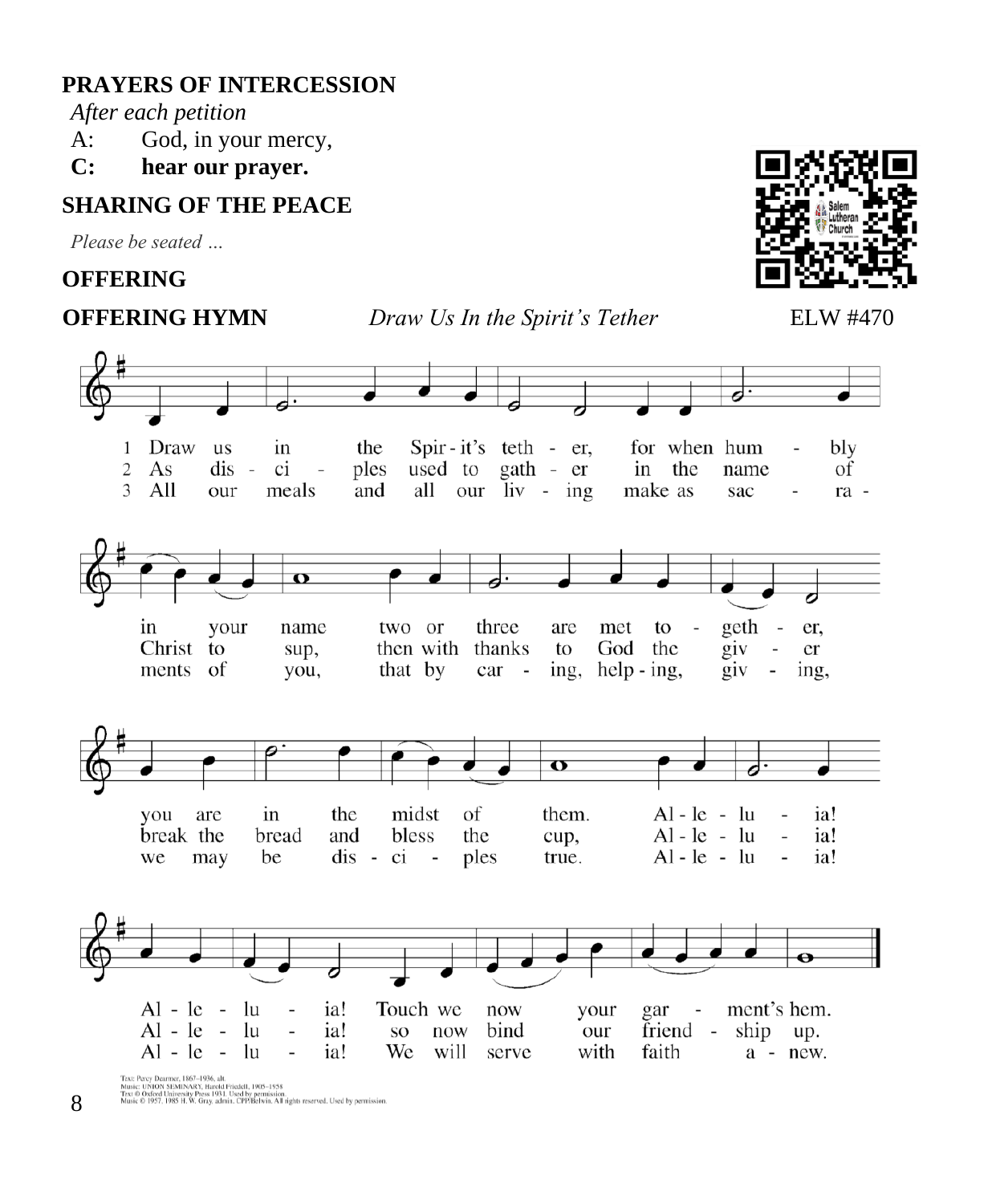# **OFFERING PRAYER**

A: Let us pray…God of abundance: you have set before us a plentiful harvest. As we feast on your goodness, strengthen us to labor in your field, and equip us to bear fruit for the good of all, in the name of Jesus.

### **C: Amen**

# **GATHERING AT GOD'S TABLE**

### **GREAT THANKSGIVING**

- P: The Lord be with you.
- **C: And also with you.**
- P: Lift up your hearts.
- **C: We lift them to the Lord.**
- P: Let us give thanks to the Lord our God.
- **C: It is right to give our thanks and praise.**

### **THANKSGIVING AT THE TABLE**

P: Holy, living, and loving God, we praise you for creating the heavens and the earth. We bless you for bringing Noah and his family through the waters of the flood, for freeing your people Israel from the bonds of slavery, and for sending your Son to be our Redeemer. We give you thanks for Jesus who, living among us, healed the sick, fed the hungry, and with a love stronger than death, gave his life for others.

In the night in which he was betrayed, our Lord Jesus took bread, and gave thanks; broke it, and gave it to his disciples, saying: Take and eat; this is my body, given for you. Do this for the remembrance of me.

Again, after supper, he took the cup, gave thanks, and gave it for all to drink, saying: This cup is the new covenant in my blood, shed for you and for all people for the forgiveness of sin. Do this for the remembrance of me.

Remembering, therefore, his life-giving death and glorious resurrection, we await your promised life for all this dying world.

Breathe your Spirit on us and on this bread and cup: carry us in your arms from death to life, that we may live as your chosen ones, clothed in the righteousness of Christ.

Through him all glory and honor is yours, Almighty Father, with the Holy Spirit, in your holy Church, both now and forever.

**C: Amen**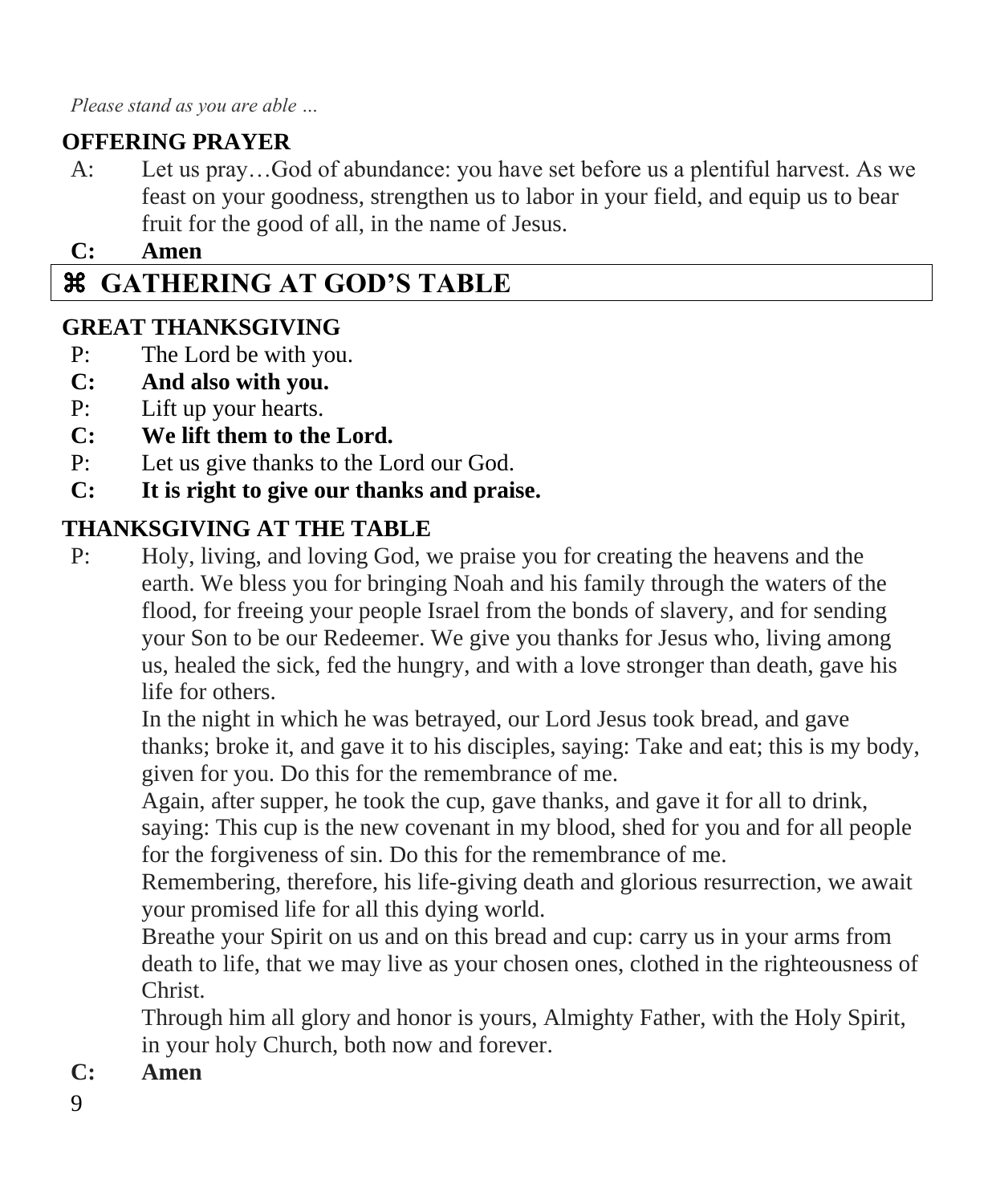#### **LORD'S PRAYER**

- P: Gathered into one by the Holy Spirit, let us pray as Jesus taught us:
- **C: Our Father, who art in heaven, hallowed be thy name, thy kingdom come, thy will be done, on earth as it is in heaven. Give us this day our daily bread; and forgive us our trespasses, as we forgive those who trespass against us; and lead us not into temptation, but deliver us from evil. For thine is the kingdom, and the power, and the glory, forever and ever. Amen.**

#### **INVITATION TO COMMUNION**

P: In Christ's presence there is fullness of joy. Come to the banquet.

#### **LAMB OF GOD**

- P: Lamb of God you take away the sins of the world.
- **C: Have mercy on us.**
- P: Lamb of God you take away the sins of the world.
- **C: Have mercy on us.**
- P: Lamb of God you take away the sins of the world.
- **C: Grant us peace.**

#### **COMMUNION HYMN** *Just a Closer Walk With Thee* ELW #697 Just clos-er walk with thee. it, Je-sus, is my plea; a grant А  $dai - ly walk-ing close to$ thee, let it be. dear Lord, let it he. am weak but thou art strong:  $1\;$  I Je - sus, keep me from all wrong; 2 Through this world of toil and snares, if L fal - ter. Lord, who cares? 3 When my fee-ble life is  $o'$ er time for me will be no more: Refrain as I walk, let me walk close to be sat - is-fied as  $1'11$ long thee. Who with me my bur-den dear Lord, none but thee. shares? None but thee. guide me gent-ly, safe-ly  $o'$ er to thy king - dom shore, to thy shore.

Text: North American traditional Music: CLOSER WALK, North American traditional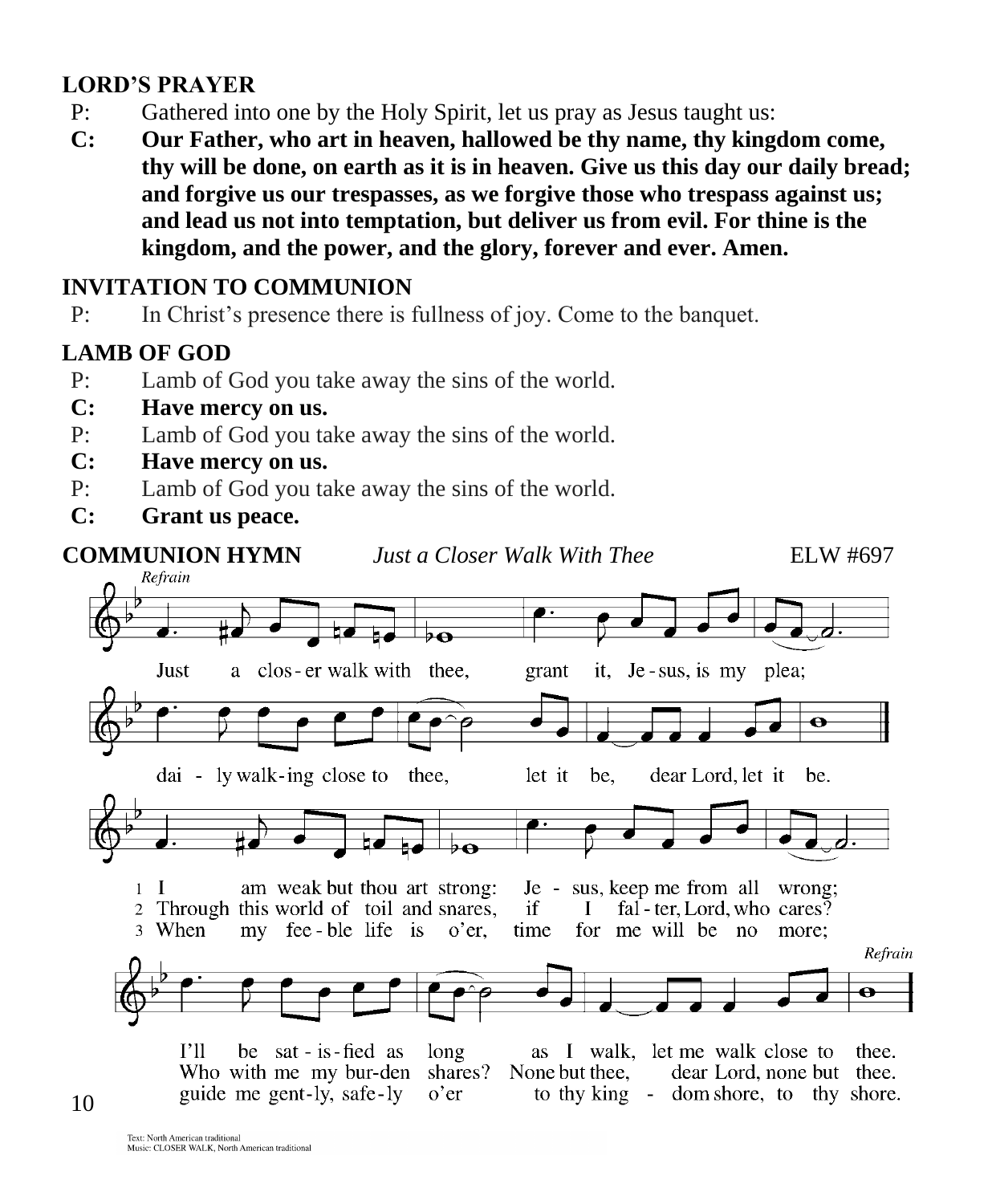#### **TABLE BLESSING**

- P: The body and blood of our Lord Jesus Christ strengthen you and keep you in his grace.
- **C: Amen.**

#### **PRAYER AFTER COMMUNION**

- A: Let us pray… Life-giving God, through this meal you have bandaged our wounds and fed us with your mercy. Now send us forth to live for others, both friend and stranger, that all may come to know your love. This we pray in the name of Jesus.
- **C: Amen.**

# **GOING FORTH TO "LIVE CHRIST'S LOVE"**

#### **BENEDICTION**

- P: The God of peace, Father,  $\pm$  Son, and Holy Spirit, bless you, comfort you, and show you the path of life this day and always.
- **C: Amen.**

#### **SENDING HYMN** *Hope of the World* ACS #1085